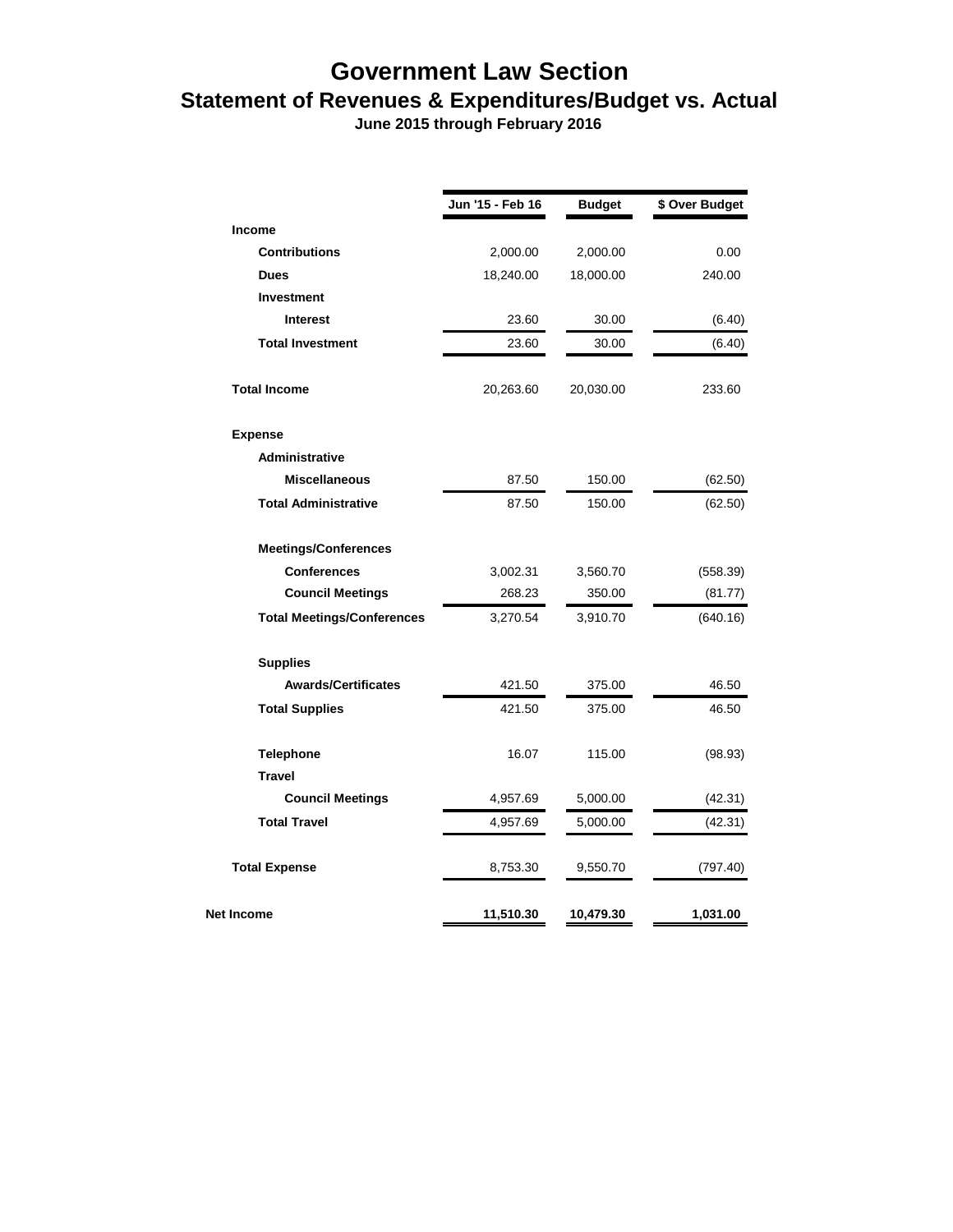## **Government Law Section Rev & Exp Prev Year Comparison June 2015 through February 2016**

|                                   | Jun '15 - Feb 16 | Jun '14 - Feb 15 | \$ Change  | % Change    |
|-----------------------------------|------------------|------------------|------------|-------------|
| <b>Income</b>                     |                  |                  |            |             |
| <b>Contributions</b>              | 2,000.00         | 0.00             | 2,000.00   | 100.0%      |
| <b>Dues</b>                       | 18,240.00        | 17,600.00        | 640.00     | 3.64%       |
| <b>Investment</b>                 |                  |                  |            |             |
| <b>Interest</b>                   | 23.60            | 18.96            | 4.64       | 24.47%      |
| <b>Total Investment</b>           | 23.60            | 18.96            | 4.64       | 24.47%      |
| <b>Total Income</b>               | 20,263.60        | 17,618.96        | 2,644.64   | 15.01%      |
| <b>Expense</b>                    |                  |                  |            |             |
| <b>Administrative</b>             |                  |                  |            |             |
| <b>Miscellaneous</b>              | 87.50            | 0.00             | 87.50      | 100.0%      |
| <b>Administrative - Other</b>     | 0.00             | 149.99           | (149.99)   | $(100.0\%)$ |
| <b>Total Administrative</b>       | 87.50            | 149.99           | (62.49)    | (41.66%)    |
| <b>Meetings/Conferences</b>       |                  |                  |            |             |
| <b>Conferences</b>                | 3,002.31         | 1,796.76         | 1,205.55   | 67.1%       |
| <b>Council Meetings</b>           | 268.23           | 233.69           | 34.54      | 14.78%      |
| <b>Total Meetings/Conferences</b> | 3,270.54         | 2,030.45         | 1,240.09   | 61.08%      |
| <b>Supplies</b>                   |                  |                  |            |             |
| <b>Awards/Certificates</b>        | 421.50           | 210.00           | 211.50     | 100.71%     |
| <b>Speaker Gifts</b>              | 0.00             | 1,213.00         | (1,213.00) | $(100.0\%)$ |
| <b>Total Supplies</b>             | 421.50           | 1,423.00         | (1,001.50) | (70.38%)    |
| <b>Telephone</b>                  | 16.07            | 75.40            | (59.33)    | (78.69%)    |
| <b>Travel</b>                     |                  |                  |            |             |
| <b>Council Meetings</b>           | 4,957.69         | 3,278.87         | 1,678.82   | 51.2%       |
| <b>Total Travel</b>               | 4,957.69         | 3,278.87         | 1,678.82   | 51.2%       |
| <b>Total Expense</b>              | 8,753.30         | 6,957.71         | 1,795.59   | 25.81%      |
| <b>Net Income</b>                 | 11,510.30        | 10,661.25        | 849.05     | 7.96%       |